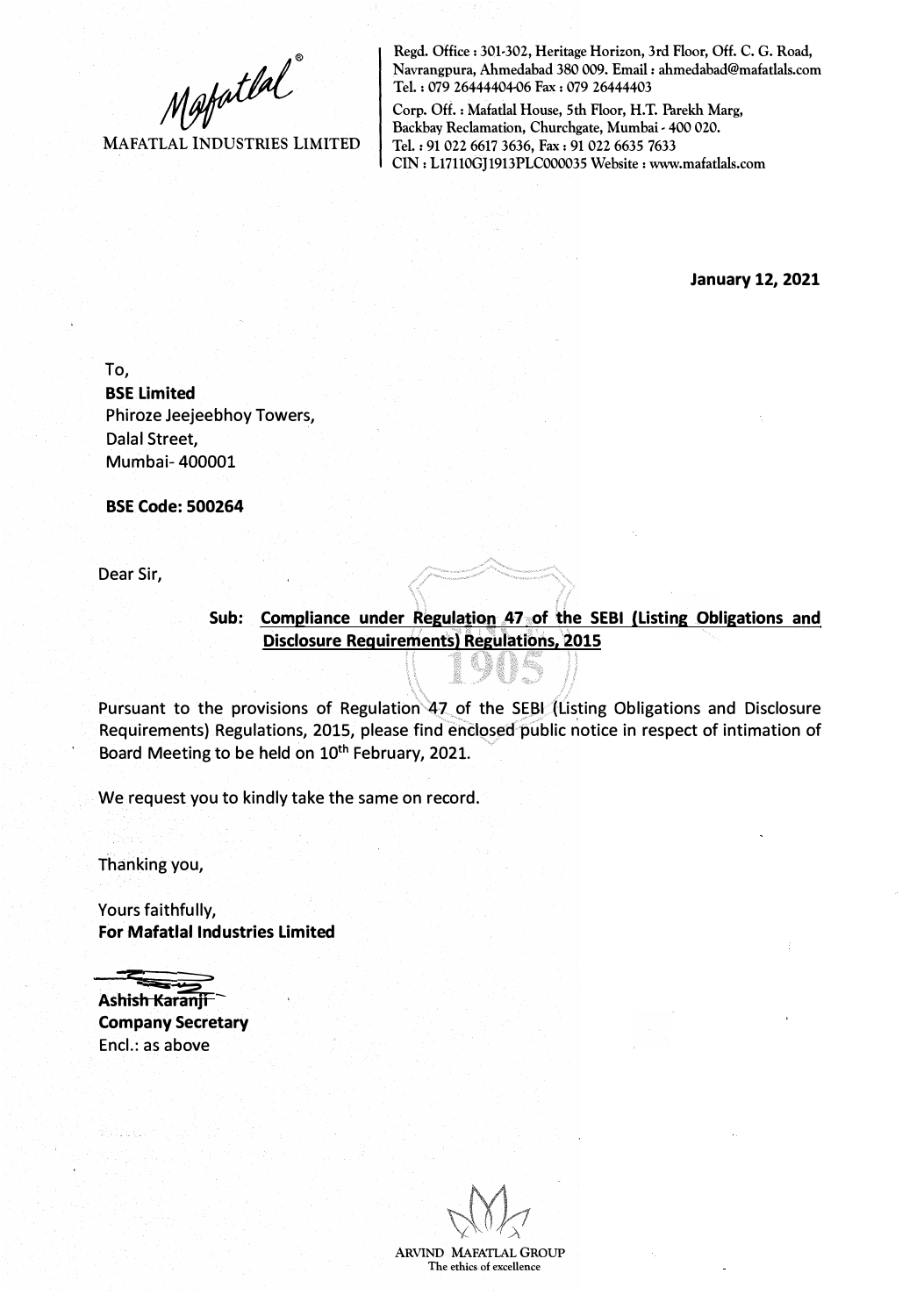

## ફાયનાન્સિયલ એક્સપ્રેસ

પ્રમદાવાદ, મંગળવાર, તા. ૧૨ જાન્યુઆરી, ૨૦૨૧

 $0.04$ 

Mestallal મફતલાલ ઇન્ડસ્ટ્રીઝ લિમિટેડ સી.આઇ.એન: L17110GJ1913PLC000035 <u>રજી. અોફિસ: ૩૦૧-૩૦૨ કેરીટેઝ કોરીઝોન, ૩જો માળ, ઓફ સી.જી.રોડ, નવરંગપુરા, </u> <u>2446198-360006. Ical pla a 096-25888808-05 \$521 a 096-25888803</u> ย์-น่ย์ต. ahmedabad@mafatlals.com doveuse: www.mafatlals.com નો દિસ <u>સેબી (લીસ્ટીંગ ઓબ્લીગેશન એન્ડ ડિસ્ક્લોઝર રીક્વાયરમેન્ટસ) રેગ્યુલેશન્સ, ૨૦૧૫</u> ના રેગ્યુલેશન ૨૯ તેમજ ૪૭ અનુસાર આથી જણાવવામાં આવે છે કે કંપનીના બોર્ડ ઓફ ડિરેકટર્સની મિટીંગ બુધવાર, તા. ૧૦મી ફેબ્રુઆરી, ૨૦૨૧ના રોજ મુંબઇ ખાતે મળશે જેમા અન્ય બાબતો ઉપરાંત, કંપનીના ૩૧મી ડિસેમ્બર, ૨૦૨૦ના રોજ પુરા થયેલ ઓડિટ નહી થયેલ ત્રિમાસિક પરિણામોની વિચારણા કરી રેકર્ડ પર લેવામાં આવશે. વધુમાં સેબી (પ્રોહિબીશન ઓફ ઇન્સાઇડર ટ્રેડિંગ) રેગ્યુલેશન્સ, ૨૦૧૫ અનુસાર તેમજ કંપનીના કોડ ઓફ કંડક્ટ ટુ રેગ્યુલેટ, મોનિટર એન્ડ રિપોર્ટ ટ્રેડીંગ બાય ઇન્સાઇડરર્સ, अनुसार ग्रंपनीना सर्व डिरेक्टरो, डेजीगर्नेटेड सेम्प्लोर्धज, ग्रंपनी साथेना "अनेक्टेड પરસન્સ", અને લાગતાવળગતાઓ માટે ઈક્વીટી શેરોમાં ખરીદ/ વેચાણ માટે ટ્રેડિંગ વિન્ડી તા. 9 લી જાન્યુઆરી, 2029 થી ૧૨મી ફેબ્રુઆરી, 2029 (બન્ને દિવસો સહીત) सुधी जंध छे. अपनीनी ट्रेडिंग विन्डो ता. १३ मी हेजुआरी, २०२१ थी हरी जुलशे. આ માહિતી અને ઉપરોક્ત નોટિસ, કંપનીની વેબસાઇટ www.mafatlals.com તેમજ બોમ્બે સ્ટોક એક્સરેન્જ ની વેબસાઈટ www.bseindia.com પર પણ મળશે. અમદાવાદ **મફતલાલ ઇન્ડસ્ટ્રીઝ લિમિટેડ વતી** તા. ૧૧મી જાન્યુઆરી, ૨૦૨૧ આશીષ એ. કરંજી इंपनी सेडेटरी ARVIND MAFATLAL GROUP The ethics of excellence